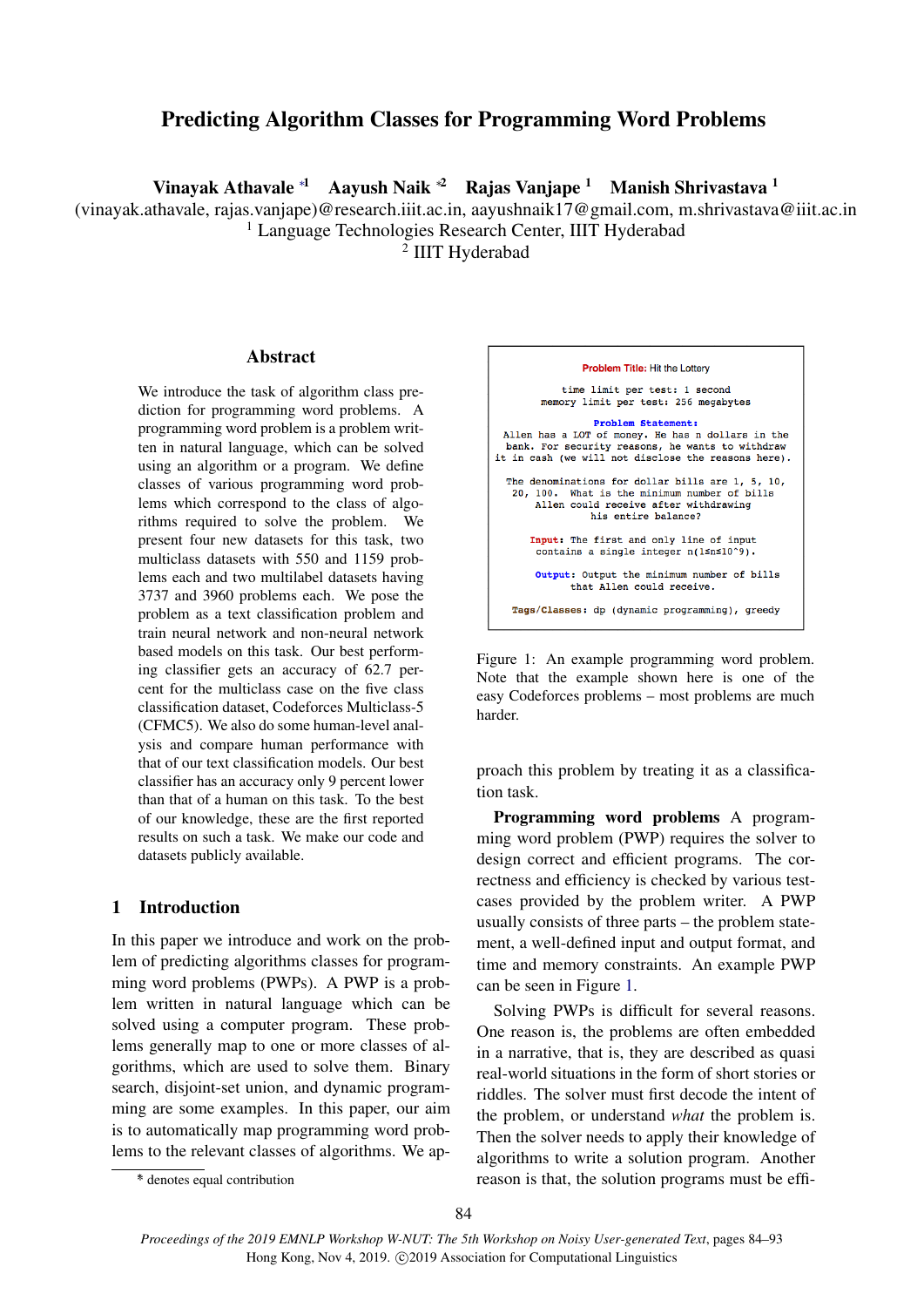cient with respect to the given time and memory constraints. An outgrowth of this is that, the algorithm required to solve a particular problem not only depends on the problem statement, but also the constraints. Consider that there may be two different algorithms which will generate the correct output, for example, linear search, and binary search, but only one of those will abide by the time and memory constraints.

With the growing popularity of these problems, various competitions like ACM-ICPC, and Google CodeJam have emerged. Additionally, several companies including Google, Facebook, and Amazon evaluate problem-solving skills of candidates for software-related jobs [\(McDowell,](#page-9-0) [2016\)](#page-9-0) using PWPs. Consequently, as noted by Forišek [\(2010\)](#page-8-0), programming problems have been becoming more difficult over time. To solve a PWP, humans get information from all its parts, not just the the problem statement. Thus, we predict algorithms from the entire text of a PWP. We also try to identify which parts of a PWP contribute the most towards predicting algorithms.

Significance of the Problem Many interesting real-world problems can be solved and optimised using standard algorithms. Time spent grocery shopping can be optimised by posing it as a graph traversal problem [\(Gertin,](#page-8-1) [2012\)](#page-8-1). Arranging and retrieving items like mail, or books in a library can be done more efficiently using sorting and searching algorithms. Solving problems using algorithms can be scaled by using computers, transforming the algorithms into programs. A program is an algorithm that has been customised to solve a specific task under a specific set of circumstances using a specific language. Converting textual descriptions of such real-world problems into algorithms, and then into programs has largely been a human endeavour. An AI agent that could automatically generate programs from natural language problem descriptions could greatly increase the rate of technological advancement by quickly providing efficient solutions to the said real-world problems. A subsystem that could identify algorithm classes from natural language would significantly narrow down the search space of possible programs. Consequently, such a subsystem would be a useful feature for, or likely be even part of, such an agent. Therefore, building a system to predict algorithms from programming word problems is potentially an important first step toward

an automatic program generating AI. More immediately, such a system could serve as an application to help people in improving their algorithmic problem-solving skills for software job interviews, competitive programming, and other uses.

As per our knowledge, this task has not been addressed in the literature before. Hence, there is no standard dataset available for this task. We generate and introduce new datasets by extracting problems from Codeforces<sup>[1](#page-1-0)</sup>, a sport programming platform. We release the datasets and our experiment code at  $2$ .

Contribution The major contributions of this paper are: Four datasets on programming word problems - two multiclass<sup>[3](#page-1-2)</sup> datasets having 5 and 10 classes and two multilabel<sup>[4](#page-1-3)</sup> datasets having 10 and 20 classes. Evaluation of Classifiers on various multiclass and multilabel classifiers that can predict classes for programming word problems on our datasets along with the human baseline. We define our problem more clearly in section [2.](#page-1-4) Then we explain our datasets – their generation and format along with human evaluation in section [3.](#page-2-0) We describe the models we use for multiclass and multilabel classification in section [4.](#page-3-0) We delineate our experiments, models, and evaluation metrics in section [5.](#page-4-0) We report our classification results in section [6.](#page-5-0) We analyse some dataset nuances in section [7.](#page-5-1) Finally, we discuss related work and the conclusion in sections [8](#page-6-0) and [9](#page-7-0) respectively.

### <span id="page-1-4"></span>2 Problem Definition

The focus of this paper is the problem of mapping a PWP to one or more classes of algorithms. A *class* of algorithms is a set containing more specific algorithms. For example, breadth-first search, and Dijkstra's algorithm belong to the class of graph algorithms. A PWP can be solved using one of the algorithms in the class it is mapped to. Problems on the Codeforces platform have *tags* that correspond to the class of algorithms.

Thus, our aim is to find a tagging function,  $f^*$ :  $S \to \mathcal{P}(\mathcal{T})$  which maps a PWP string,  $s \in \mathcal{S}$ , to a set of tags,  $\{t_1, t_2, ...\} \in \mathcal{P}(\mathcal{T})$ . We also consider another variant of the problem. For the PWPs that only have one tag, we focus on finding a tagging

<span id="page-1-0"></span><sup>1</sup> codeforces.com

<span id="page-1-1"></span><sup>2</sup> https://github.com/aayn/codeforces-clean

<span id="page-1-2"></span><sup>3</sup> each problem belongs to only one class

<span id="page-1-3"></span><sup>4</sup> each problem belongs to one or more classes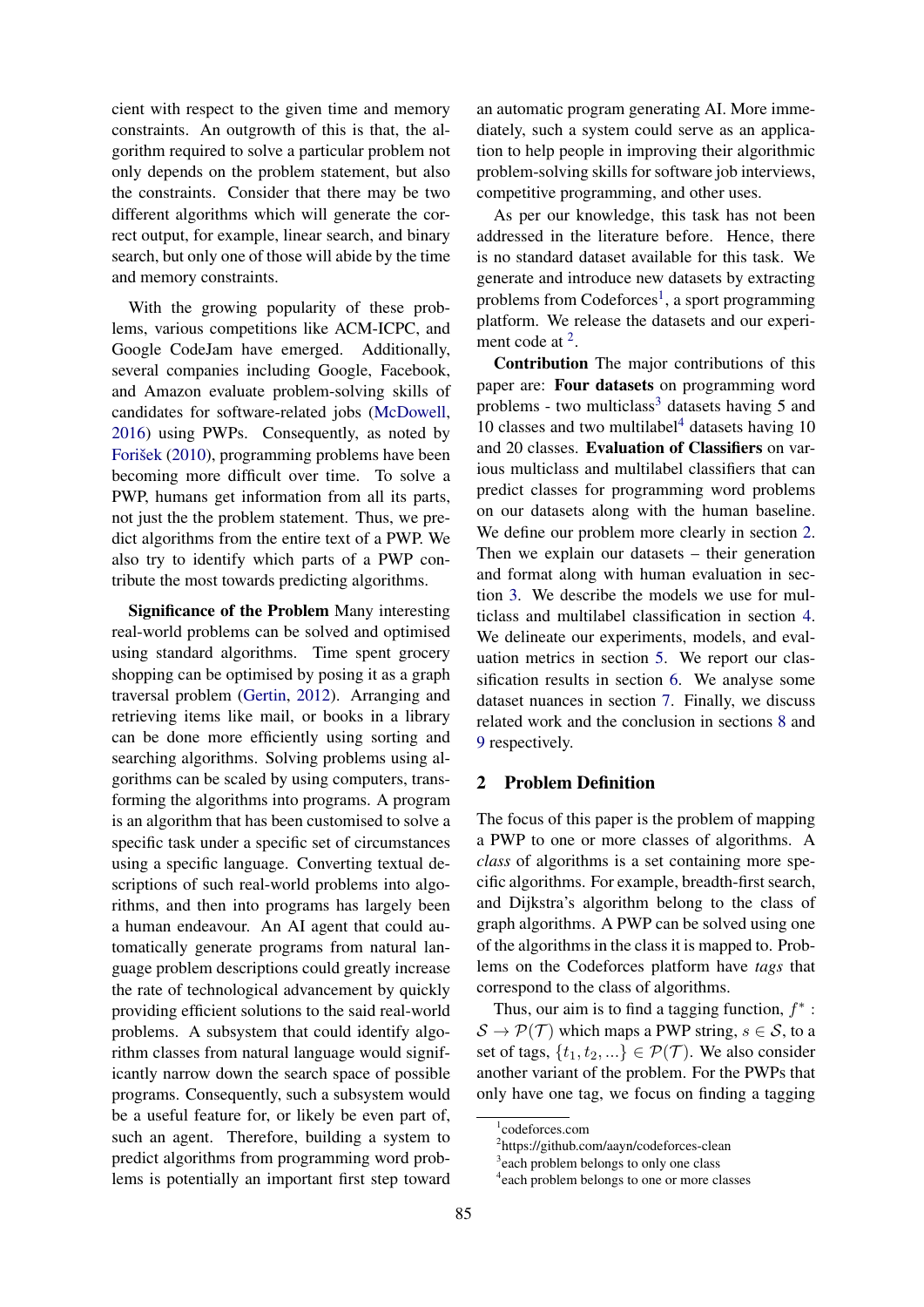| <b>Dataset</b>     | <b>Size</b> | Vocab | classes | Avg. words | <b>Class percentage</b>                                                                                                                                                                                             |
|--------------------|-------------|-------|---------|------------|---------------------------------------------------------------------------------------------------------------------------------------------------------------------------------------------------------------------|
| CFMC5              | 550         | 9326  | 5       | 504        | greedy: 20%, implementation: 20%, data struc-<br>tures: 20%, dp: 20%, math: 20%                                                                                                                                     |
| CFMC <sub>10</sub> | 1159        | 14691 | 10      | 485        | implementation: 34.94%, dp: 12.42%, math:<br>11.38%, greedy: 10.44%, data structures:<br>9.49%, brute force: 5.60%, geometry: 4.22%,<br>constructive algorithms: 5.52%, dfs and simi-<br>lar: 3.10%, strings: 2.84% |

<span id="page-2-3"></span>Table 1: Dataset statistics for multiclass datasets. CFMC5 has 550 problems with a balanced class distribution. CFMC10 has 1159 problems and has a class imbalance. CFMC5 is a subset of CFMC10. Red classes belong to the solution category; blue classes belong to the problem category.

| <b>Dataset</b>                      | <b>Size</b> |                        | Vocab   N classes |     |      |       | Avg. len   Label card   Label den   Label subsets |
|-------------------------------------|-------------|------------------------|-------------------|-----|------|-------|---------------------------------------------------|
| $\vert$ CFML10 $\vert$ 3737 $\vert$ |             | $\frac{1}{28178}$   10 |                   | 494 | 1.69 | 0.169 | 231                                               |
| CFML20   3960   29433   20          |             |                        |                   | 495 | 2.1  | 0.105 | 808                                               |

<span id="page-2-2"></span>Table 2: Dataset statistics for multilabel datasets. The problems of the CFML10 dataset are a subset of those in the CFML20 dataset.

function,  $f_1^* : \mathcal{S} \to \mathcal{T}$ , which maps a PWP string,  $s \in S$ , to a tag,  $t \in T$ . We approximate  $f^*$  and  $f_1^*$ by training models on data.

## <span id="page-2-0"></span>3 Dataset

### 3.1 Data Collection

We collected the data from a popular sport programming platform called Codeforces. Codeforces was founded in 2010, and now has over 43000 active registered participants<sup>[5](#page-2-1)</sup>. We first collected a total of 4300 problems from this platform. Each problem has associated tags, with most of the problems having more than one tag. These tags correspond to the algorithm or class of algorithms that can be used to solve that particular problem. The tags for a problem are given by the problem writer and they can only be edited only by high-rated (expert) contestants who have solved the problem. Next, we performed basic filtering on the data – removing the problems which had non-algorithmic tags, problems with no tags assigned to them, and also the problems wherein the problem statement was not extracted completely. After this filtering, we got 4019 problems with 35 different tags. This forms the Codeforces dataset. The label (tag) cardinality (average number of labels/tags per problem) was 2.24. Since the Codeforces dataset is the first dataset generated for a new problem, we select different subsets of this

dataset with differing properties. This is to check if classification models are robust to different variations of the problem.

### 3.2 Multilabel Datasets

We found that a large number of tags had a very low frequency. Hence, we removed those problems and tags from the Codeforces dataset as follows. First, we got the list of 20 most frequently occurring tags, ordered by decreasing frequency. We observed that the  $20^{th}$  tag in this list had a frequency of 98, in other words, 98 problems had this tag. Next, for each problem, we removed the tags that are not in this list. After that, all problems that did not have any tags left were removed.

This led to the formation of the Codeforces Multilabel-20 (CFML20) dataset, which has 20 tags. We used the same procedure for the 10 most frequently occurring tags to get the Codeforces Multilabel-10 (CFML10) dataset. The CFML20 has 98.53 (3960 problems) percent of the problems of the original dataset and the label (tag) cardinality only reduces from 2.24 to 2.21. CFML10 on the other hand has 92.9 percent of the problems with label (tag) cardinality 1.69. Statistics about both these multilabel datasets are given in Table [2.](#page-2-2)

#### 3.3 Multiclass Datasets

To generate the multiclass datasets, first, we extracted the problems from the CFML20 dataset that only had one tag. There were about 1300

<span id="page-2-1"></span><sup>5</sup> http://codeforces.com/ratings/page/219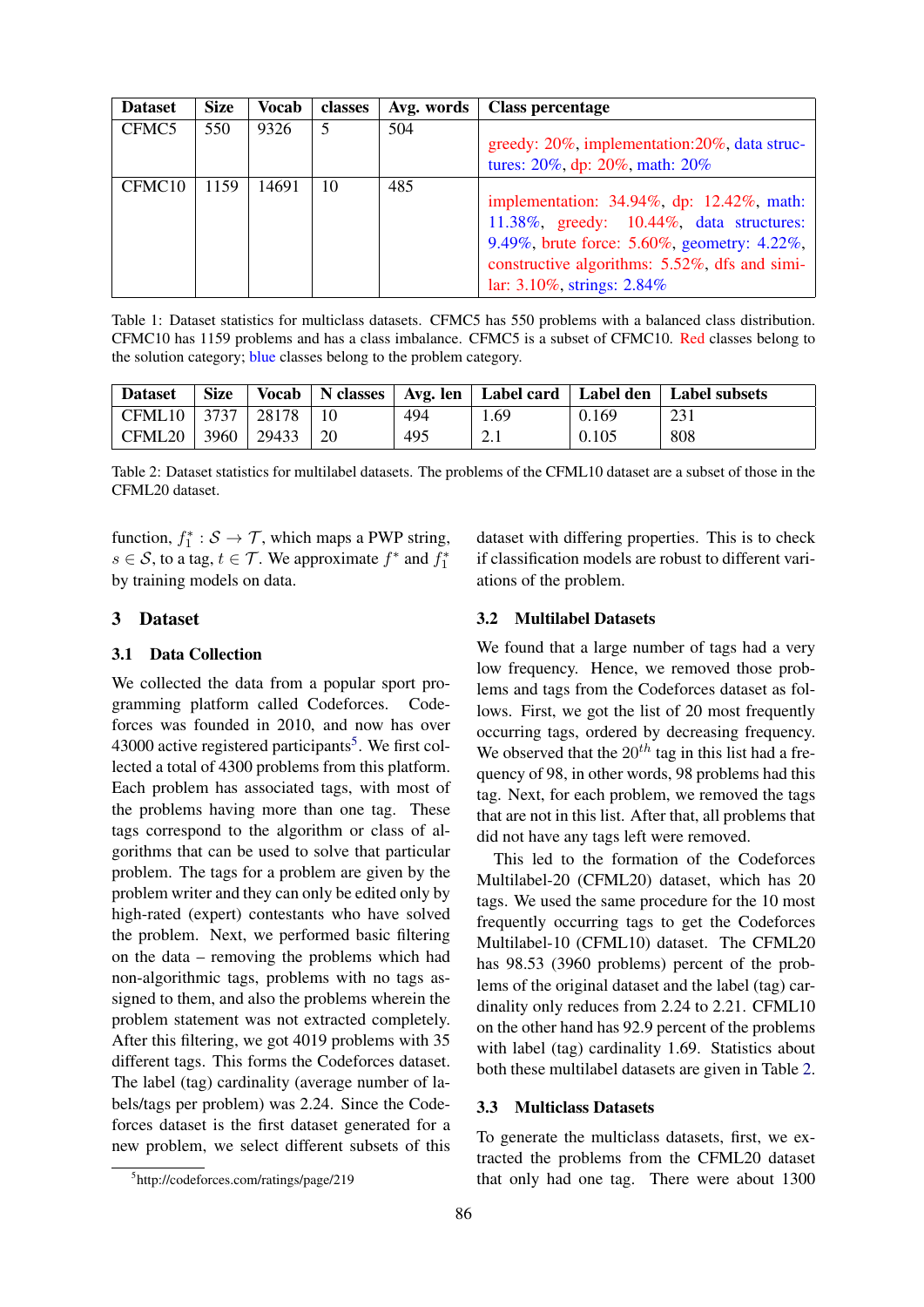such problems. From those, we selected the problems whose tags occur in the list of 10 most common tags. These problems formed the Codeforces Multiclass-10 (CFMC10) dataset which contains 1159 examples. We found that the CFMC10 dataset has a class (tag) imbalance. We also make a balanced dataset, Codeforces Multiclass-5 (CFMC5), in which the prior class (tag) distribution is uniform. The CFMC5 dataset has five tags, each having 110 problems. To make CFMC5, first we extracted the problems whose tags are among the five most common tags. The fifth most common tag occurs 110 times. We sampled 110 random problems corresponding to the other four tags to give a total of 550 problems. Statistics about both the multiclass datasets are given in Table [1.](#page-2-3)

### 3.4 Dataset Format

Each problem in the datasets follows the same format (refer to Figure [1](#page-0-0) for an example problem). The header contains the problem title, and the time and memory constraints for a program running on the problem testcases. The problem statement is the natural language description of the problem framed as a real world scenario. The input and output format describe the input to, and the output from a valid solution program. It also contains constraints that will be put on the size of inputs (for example, max size of input array, max size of 2 input values). The tags associated with the problem are the algorithm classes that we are trying to predict using the above information.

### 3.5 Class Categories in the Dataset

The classes for PWPs can be divided into two categories: Problem category classes tell us what kind of broad class of problem the PWP belongs to. For instance, *math*, and *string* are two such classes. Solution category classes tell us what kind of algorithm can solve a particular PWP. For example, a PWP of class *dp* or *binary search* would need a dynamic programming or binary search based algorithm to solve it.

Problem category PWPs are easier to classify because, in some cases, simple keyword mapping may lead to the classification (an equation in the problem is a strong indicator that a problem is of math type). Whereas, for solution category PWPs, a deeper understanding of the problem is required.

The classes belong to problem and solution categories for CFML20 are mentioned in the supplementary material.

#### 3.6 Human Evaluation

In this section, we evaluate and analyze the performance of an average competitor on the task of predicting an algorithm for a PWP. The tags for a given PWP are added by its problem setter or other high-rated contestants who have solved it. Our test participants were recent computer science graduates with some experience in algorithms and competitive programming. We gave 5 participants the problem text along with all the constraints, and the input and output format. We also provided them with a list of all the tags and a few example problems for each tag. We randomly sample 120 problems from the CFML20 dataset and split them into two parts – containing 20 and 100 problems respectively. The 20 problems were given along with their tags to familiarize the participants with the task. For the remaining 100 problems, the participants were asked to predict the tags (one or more) for each problem. We chose to sample the problems from the CFML20 dataset as it is the closest to a real-world scenario of predicting algorithms for solving problems. We find that there is some variation in the accuracy reported by different humans with the highest F1 micro score being 11 percent greater than that of the the lowest. (see supplementary material for more details). The F1 micro score averaged over all 5 participants was 51.8 while the averaged F1 Macro was 42.7. The results are not surprising since this task is like any other problem solving task, and people based on their proficiency would get different results. This shows us that the problem is hard even for humans with a computer science education.

#### <span id="page-3-0"></span>4 Classification Models

To test the compatibility of our problem with text classification paradigm, we apply to it some standard text classification models from recent literature.

### 4.1 Multiclass Classification

To approximate the optimal tagging function  $f_1^*$ (see section [2\)](#page-1-4) we use the following models.

Multinomial Naive Bayes (MNB) and Support Vector Machine (SVM) [Wang and Man](#page-9-1)[ning](#page-9-1) [\(2012\)](#page-9-1) proposed several simple and effective baselines for text classification. An MNB is a naive Bayes classifier for multinomial models. An SVM is a discriminative hyperplane-based classifier [\(Hearst et al.,](#page-8-2) [1998\)](#page-8-2). These baselines use uni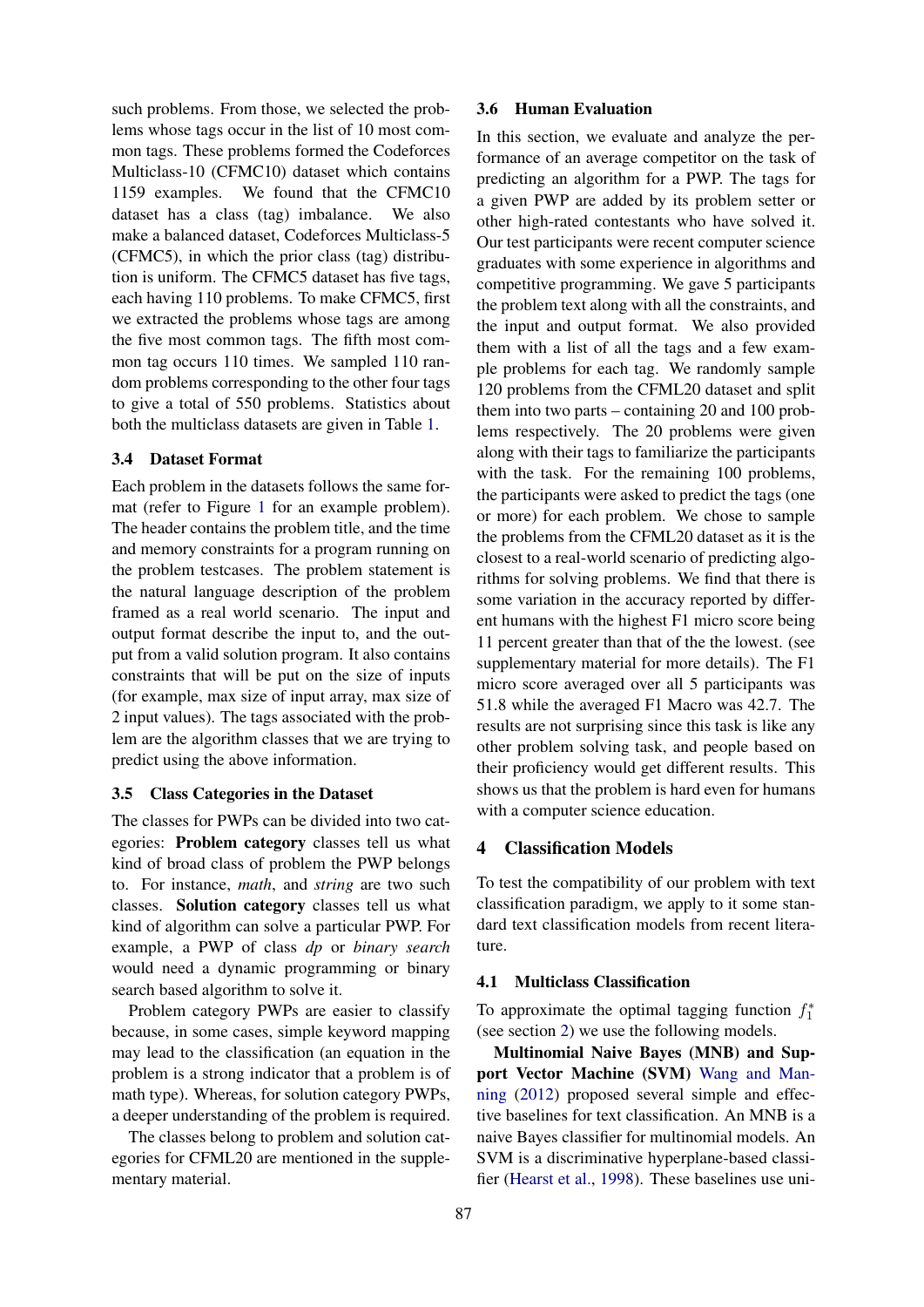grams and bigrams as features. We also try applying TF-IDF to these features.

Multi-layer Perceptron (MLP) An MLP is a class of artificial neural network that uses backpropagation for training in a supervised setting [\(Rumelhart et al.,](#page-9-2) [1986\)](#page-9-2). MLP-based models are standard for text classification baselines [\(Glorot](#page-8-3) [et al.,](#page-8-3) [2011\)](#page-8-3).

Convolutional Neural Network (CNN) We also train a Convolutional Neural Network (CNN) based model, similar to the one used by [Kim](#page-8-4) [\(2014\)](#page-8-4) in their paper, to classify the problems. We use the model both with and without pre-trained GloVe word-embeddings [\(Pennington](#page-9-3) [et al.,](#page-9-3) [2014\)](#page-9-3).

CNN ensemble [Hansen and Salamon](#page-8-5) [\(1990\)](#page-8-5) introduce neural network ensemble learning, in which many neural networks are trained and their predictions combined. These neural network systems show greater generalization ability and predictive power. We train five CNN networks and combine their predictions using the majority voting system.

#### 4.2 Multilabel Classifiers

To approximate,  $f^*$  (see section [2\)](#page-1-4), we apply the following augmentations to the models described above.

Multinomial Naive Bayes (MNB) and Support Vector Machine (SVM) For applying these models to the multilabel case, we use the one-vsrest (or, one-vs-all) strategy. This strategy involves training a single classifier for each class, with the samples of that class as positive samples and all other samples as negatives [\(Bishop,](#page-7-1) [2006\)](#page-7-1).

Multi-layer Perceptron (MLP) [Nam et al.](#page-9-4) [\(2014\)](#page-9-4) use MLP-based models for multilabel text classification. We use similar models, but use the MSE loss instead of the cross-entropy loss.

Convolutional Neural Network (CNN) For multilabel classification we use a CNN based feature extractor similar to the one used in [\(Kim,](#page-8-4) [2014\)](#page-8-4). The output is passed through a sigmoid activation function,  $\sigma(x) = \frac{1}{1+e^{-x}}$ . The labels which have a corresponding activation greater than 0.5 are considered [\(Liu et al.,](#page-8-6) [2017\)](#page-8-6). Similar to the multiclass case, we train the model both with and without pre-trained GloVe [\(Pennington et al.,](#page-9-3) [2014\)](#page-9-3) word-embeddings.

CNN ensemble We train five CNNs and add their output linear activation values. We pass this

sum through a sigmoid function and consider the labels (tags) with activation greater than 0.5.

### <span id="page-4-0"></span>5 Experiment setup

All hyperparameter tuning experiments were performed with 10-fold cross validation. For the nonneural network-based methods, we first vectorize each problem using a bag-of-words vectorizer, scikit-learn's [\(Pedregosa et al.,](#page-9-5) [2011\)](#page-9-5) CountVectorizer. We also experiment with TF-IDF features for each problem. In the multiclass case, we use the LIBSVM [\(chung Chang and Lin,](#page-8-7) [2001\)](#page-8-7) implementation of the SVM classifier and we grid search over different kernels. However, the LIB-SVM implementation is not compatible with the one-vs-rest strategy (complexity  $\mathcal{O}(n)$  where n is the number of classes), but only the one-vs-one (complexity  $\mathcal{O}(n^2)$ ). This becomes prohibitively slow and thus, we use the LIBLINEAR [\(Fan et al.,](#page-8-8) [2008\)](#page-8-8) implementation for the multilabel case. For hyperparameter tuning, we applied a grid search over the parameters of the vectorizers, classifiers, and other components. The exact parameters tuned can be seen in our code repository. For the neural network-based methods, we tokenize each problem using the spaCy tokenizer [\(Honnibal and](#page-8-9) [Montani,](#page-8-9) [2017\)](#page-8-9). We only use words appearing 2 or more times in building the vocabulary and replace the words that appear fewer times with a special UNK token. Our CNN network architecture is similar to that used by [Kim](#page-8-4) [\(2014\)](#page-8-4). The batch size used is 32. We apply 512 one-dimensional convolution filters of size 3, 4, and 5 on each problem. The rectifier,  $R(x) = max(x, 0)$ , is used as the activation function. We concatenate these filters, apply a global max-pooling followed by a fully-connected layer with output size equal to the number of classes. We use the PyTorch framework [\(Paszke et al.,](#page-9-6) [2017\)](#page-9-6) to build this model. For the word embedding we use two approaches - a vanilla PyTorch trainable embedding layer and a 300-dimensional GloVe embedding [\(Pennington](#page-9-3) [et al.,](#page-9-3) [2014\)](#page-9-3). The networks were initialized using the Xavier method [\(Glorot and Bengio,](#page-8-10) [2010\)](#page-8-10) at the beginning of each fold. We use the Adam optimization algorithm [\(Kingma and Ba,](#page-8-11) [2014\)](#page-8-11) as we observe that it converges faster than vanilla stochastic gradient descent.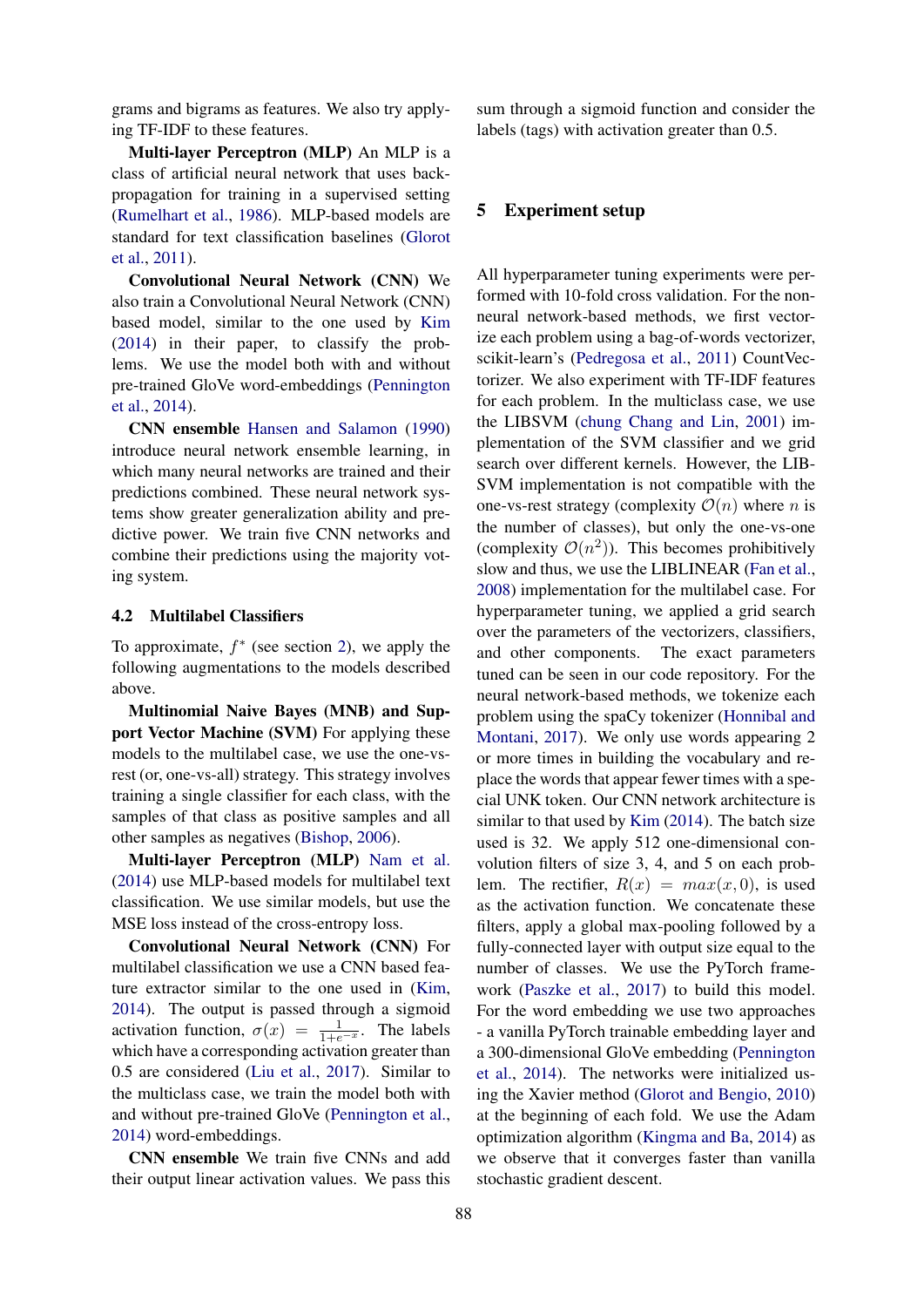| <b>Classifier</b>   |      | <b>CFMC5</b> | <b>CFMC10</b> |        |  |
|---------------------|------|--------------|---------------|--------|--|
|                     | Acc  | F1 W         | Acc           | $F1$ W |  |
| <b>CNN Random</b>   | 25.0 | 22.1         | 35.2          | 19.2   |  |
| <b>MNB</b>          | 47.6 | 47.5         | 43.9          | 37.4   |  |
| <b>SVM BoW</b>      | 49.3 | 49.1         | 47.9          | 43.2   |  |
| <b>SVM TFIDF</b>    | 47.8 | 47.6         | 45.7          | 41.2   |  |
| MLP                 | 47.8 | 47.6         | 49.3          | 46.2   |  |
| <b>CNN</b>          | 61.7 | 61.3         | 54.7          | 51.3   |  |
| <b>CNN</b> Ensemble | 62.7 | 62.2         | 53.5          | 50.5   |  |
| CNN GloVe           | 62.2 | 61.3         | 54.5          | 51.4   |  |

<span id="page-5-2"></span>Table 3: Classification Accuracy for single label classification. Note that all results were obtained on 10-fold cross validation. CNN Random refers to a CNN trained on a random labelling of the dataset. F1 W stands for weighted macro F1-score.

#### <span id="page-5-0"></span>6 Results

#### 6.1 Multiclass Results

We see that the classification accuracy of the best performing classifier, CNN ensemble, for the CFMC5 dataset is 62.7 %. The highest accuracy for the CFMC10 dataset was achieved by the CNN classifer which does not use any pretrained embeddings. For all the multiclass classification results refer to table [3.](#page-5-2) We observe that CNNbased classifiers perform better than other classifiers – MLP, MNB, and SVM for both CFMC5 and CFMC10 datasets. Since these are the first learning results on the task of algorithm prediction for PWPs, we train a CNN classifier on a random labelling of the dataset. The results are given in the row called CNN random. To obtain this random labelling we shuffle the current mapping from problem to tag randomly. This ensures that the class distribution of the datasets remain the same. We see that all the classifiers significantly outperform the performance on the random dataset. We also observe that the classification accuracy is not the same for every class. We get the highest accuracy (see Fig. [2\)](#page-7-2) for the class, *data structures*, at 90%, while, the lowest accuracy is for the class, *greedy*, at 40%. These results are on the CFMC5 dataset.

### 6.2 Multilabel Results

We see that CNN-based classifiers give the best results for the CFML10 and CFML20 datasets. The best F1 micro and macro scores for the CFML10 dataset were 45.32, 38.9 respectively. These were obtained by the CNN Ensemble model. For complete results see table [4.](#page-6-1) The best performing model on the CFML20 dataset was also the CNN ensemble. As we did in the multiclass case, we train a CNN model on the randomly shuffled labelling for both CFML10, CFML20 datasets. We find that all the classifers significantly outperform the model trained on a shuffled labelling. The human-level F1 micro and macro scores on a subset of the CFML20 dataset were 51.2 and 40.5. In comparison, our best performing classifier on the CMFL20 dataset, CNN Ensemble, got F1 macro and micro scores of 42.75, 37.29 respectively. We see that the performance of our best classifiers trail average human performance by about 8.45% and 3.21% on F1 micro and F1 macro scores respectively.

### <span id="page-5-1"></span>7 Analysis

# 7.1 Experiments with various subsets of the problem

As described in section [1,](#page-0-1) a PWP consists of three components – the problem statement, input and output format, and time and memory constraints. We seek to answer the following questions. Does one component contribute to the accuracy more than any other? Does the contribution of different components vary over the problem class? We performed some experiments to address these questions. We split the problem into two parts  $-1$ ) the problem statement, and 2) the input and output format, and time and memory constraints. We train an SVM, and a CNN on these two components independently.

Multiclass PWP component analysis We find classifier accuracies on the CFMC5 dataset. We choose the CFMC5 dataset out of the two multiclass datasets because it has a balanced class distribution. We find that the classifiers perform quite well on only the input and output format, and time and memory constraints – the best classifier getting an accuracy of 56.4 percent (only 5.3 percent lower than the accuracy of CNN with the whole problem). Classification using only the problem statement gives worse results than using the format and constraints, with a classification accuracy of 45.2 percent for the best classifier CNN (16.5 percent lower than the accuracy of a CNN trained on the whole problem). Complete results are given in table [5.](#page-7-3) We also see that the performance across different classes varies when trained on different inputs. We find that the class *dp* performs better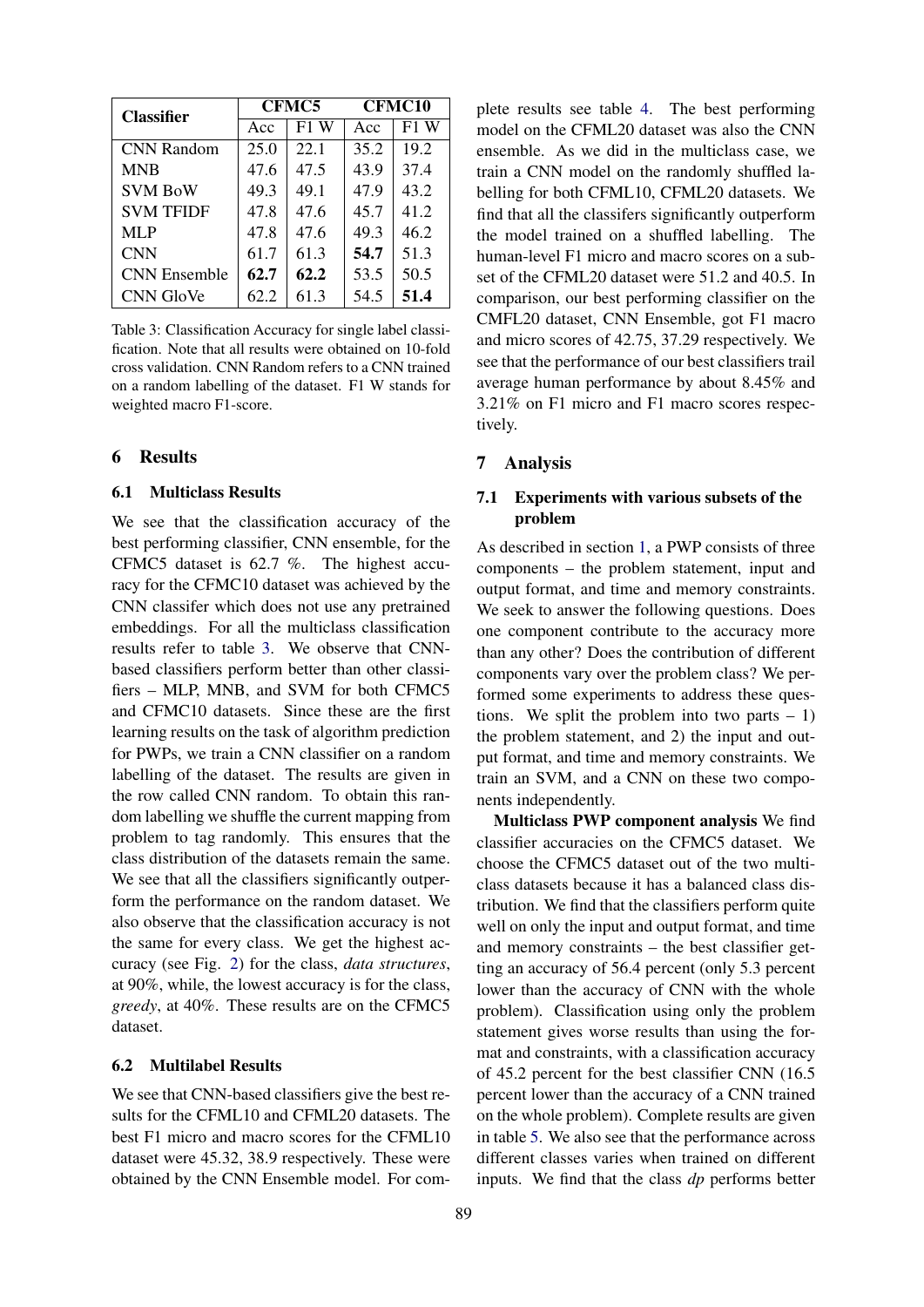| <b>Classifier</b>       |              | <b>CFML10</b>            |       | <b>CFML20</b> |          |          |  |
|-------------------------|--------------|--------------------------|-------|---------------|----------|----------|--|
|                         | hamming loss | F1 micro<br>F1 macro     |       | hamming loss  | F1 micro | F1 macro |  |
| <b>CNN Random TWE</b>   | 0.2158       | 15.98                    | 9.39  | 0.1207        | 12.07    | 4.02     |  |
| <b>MNB BoW</b>          | 0.1706       | 30.57                    | 25.73 | 0.1067        | 29.67    | 23.41    |  |
| <b>SVM BoW</b>          | 0.1713       | 36.08                    | 31.09 | 0.1056        | 34.93    | 30.70    |  |
| $SVM$ BoW + TF-IDF      | 0.1723       | 38.20                    | 33.68 | 0.1059        | 38.55    | 34.70    |  |
| <b>MLP BoW</b>          | 0.1879       | 39.13                    | 34.92 | 0.1167        | 38.12    | 31.37    |  |
| <b>CNN TWE</b>          | 0.1671       | 39.20                    | 32.59 | 0.1023        | 38.44    | 30.38    |  |
| <b>CNN Ensemble TWE</b> | 0.1703       | 45.32                    | 38.93 | 0.1093        | 42.75    | 37.29    |  |
| CNN GloVe               | 0.1676       | 39.22                    | 33.77 | 0.1052        | 37.56    | 30.29    |  |
| Human                   | ٠            | $\overline{\phantom{0}}$ |       |               | 51.8     | 42.7     |  |

<span id="page-6-1"></span>Table 4: Classification Accuracy for multi-label classification. TWE stands for trainable word embeddings initialized with a normal distribution. Note that all results were obtained on 10-fold cross validation. CNN Random refers to a CNN trained on a random labelling of the dataset.

when trained on the problem statement, whereas the other classes perform much better on the format and constraints. For each class except *greedy*, we see an additive trend – the accuracy is improved by combining both these features. Refer to figure [2](#page-7-2) for more details.

Multilabel partial problem results We also tabulate the classifier accuracies on the CFML20 dataset by training it only on the format and constraints, and the problem statement. Even here, we observe similar trends as the multiclass partial problem experiments. We find that classifiers are more accurate when trained only on the format and constraints than only on the problem statement. Again, the accuracy is improved by combining both these features. Refer to table [5](#page-7-3) for more details.

# 7.2 Problem category and Solution category results

We find that correctly classifying PWPs of the solution category is harder than correctly classifying PWPs of the problem category (table [5\)](#page-7-3). For instance, take a look at the row corresponding to CFMC5 dataset and "all prob" feature. The accuracy for solution category is 54.24% as compared to 71.36% for the problem category. This trend is followed for both CFMC5 and CFML20 datasets and also when using different features of the PWPs. In spite of the difficulty, the classification scores for the solution category are significantly better than random.

# <span id="page-6-0"></span>8 Related Work

Our work is related to three major topics of research, math word problem solving, text document classification and program synthesis.

Math word problem solving In the recent years, many models have been built to solve different kinds of math word problems. Some models solve only arithmetic problems [\(Hosseini et al.,](#page-8-12) [2014\)](#page-8-12), while others solve algebra word problems [\(Kushman et al.,](#page-8-13) [2014\)](#page-8-13). There are some recent solvers which solve a wide range preuniversity level math word problems [\(Matsuzaki](#page-8-14) [et al.,](#page-8-14) [2017\)](#page-8-14), [\(Hopkins et al.,](#page-8-15) [2017\)](#page-8-15). [Wang et al.](#page-9-7) [\(2017\)](#page-9-7), and [Mehta et al.](#page-9-8) [\(2017\)](#page-9-8) have built deep neural network based solvers for math word problems. Program synthesis Work related to the task of converting natural language description to code comes under the research areas of program synthesis and natural language understanding. This work is still in its nascent stage. [Zhong](#page-9-9) [et al.](#page-9-9) [\(2017\)](#page-9-9) worked on generating SQL queries automatically from natural language descriptions. [Lin et al.](#page-8-16) [\(2017\)](#page-8-16) worked on automatically generating bash commands from natural language descriptions. [Iyer et al.](#page-8-17) [\(2016\)](#page-8-17) worked on summarizing source code. [Sudha et al.](#page-9-10) [\(2017\)](#page-9-10) use a CNN based model to classify the algorithm used in a programming problem using the C++ code. Our model tries to accomplish this task by using the natural language problem description. [Gul](#page-8-18)[wani et al.](#page-8-18) [\(2017\)](#page-8-18) is a comprehensive treatise on program synthesis. Document classification The problem of classifying a programming word problem in natural language is similar to the task of document classification. The state-of-the-art approach currently for single label classification is to use a hierarchical attention network based model [\(Yang et al.,](#page-9-11) [2016\)](#page-9-11). This model is improved by using transfer learning [\(Howard and Ruder,](#page-8-19) [2018\)](#page-8-19).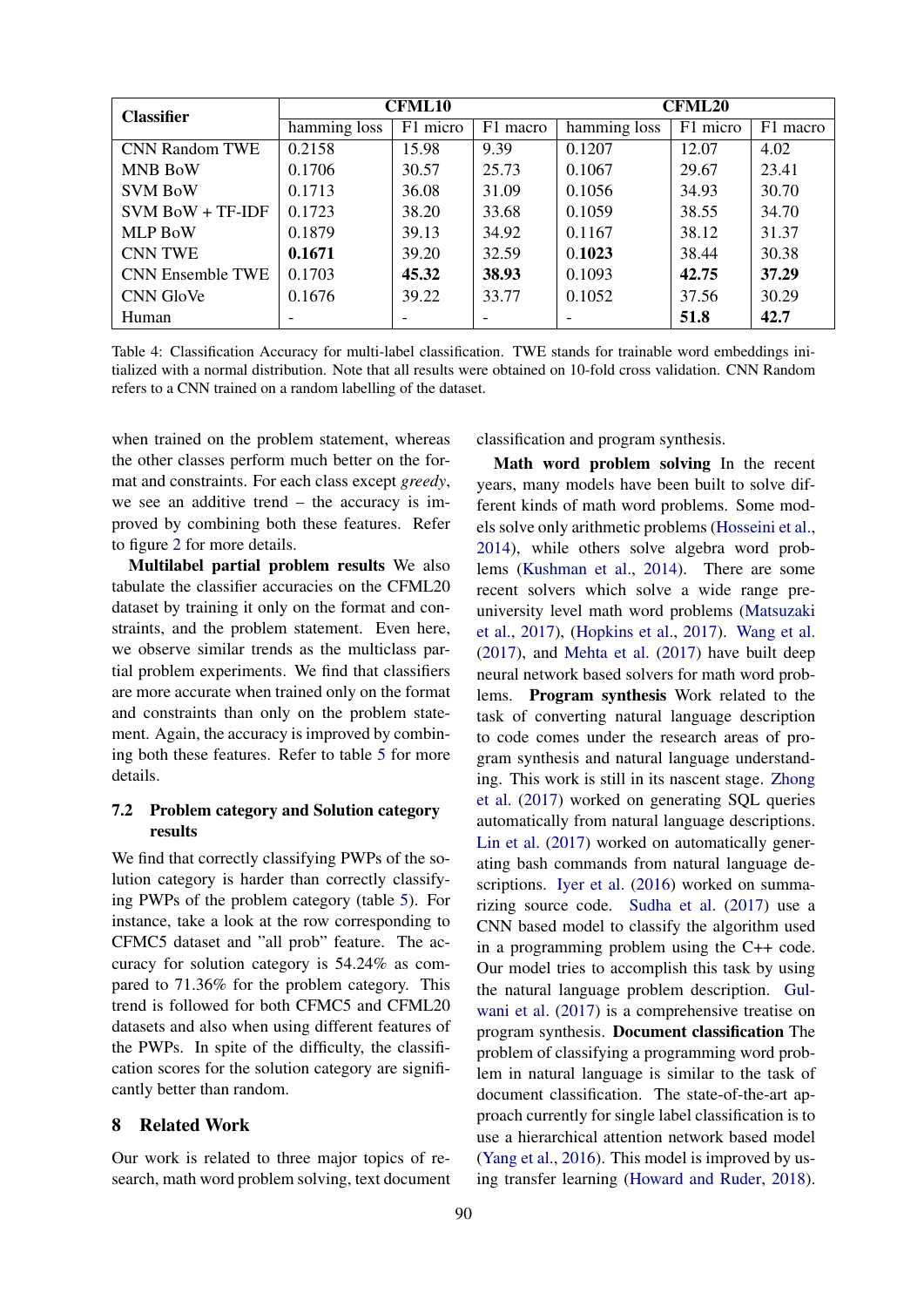| <b>Dataset</b> | <b>Features</b> | <b>Classifier</b> | Soln. category |       | Prob. category |       | all   |       |
|----------------|-----------------|-------------------|----------------|-------|----------------|-------|-------|-------|
|                |                 |                   | F1 Mi          | F1 Ma | F1 Mi          | F1 Ma | F1 Mi | F1 Ma |
| CFMC5          | only statement  | cnn               | 42.73          | 46.14 | 51.32          | 64.35 | 46.13 | 45.20 |
| CFMC5          | only i/o        | cnn               | 44.24          | 51.73 | 74.73          | 81.31 | 56.42 | 55.41 |
| CFMC5          | all prob        | cnn               | 54.24          | 59.91 | 71.36          | 78.32 | 61.71 | 61.32 |
| CFML20         | only statement  | cnn               | 30.83          | 17.32 | 38.64          | 41.82 | 33.59 | 28.34 |
| CFML20         | only i/o        | cnn               | 34.63          | 19.59 | 44.49          | 44.34 | 38.44 | 30.38 |
| CFML20         | all prob        | cnn               | 34.39          | 19.23 | 45.36          | 44.02 | 39.20 | 32.59 |

<span id="page-7-3"></span>Table 5: Performance on different categories of PWPs for different parts of the PWPs. The rows with "only statement" features use only the problem description part of the PWP, the rows with "only i/o" use only the I/O and constraint information, and "all prob" use the entire PWP. The results under the "Soln category", "Prob category" columns are for the problems which have the label under problem, solution category respectively. "All" is for the entire dataset. So, for example, the F1 Micro score using only I/O and constraint for solution category problems of CFML20 is 34.63. Note that for CFMC5, F1 Mi (F1 Micro) is the same as accuracy, and F1 Ma (F1 Macro) score is a weighted Macro F1-score.



<span id="page-7-2"></span>Figure 2: Confusion matrices for different parts of the problem on CFMC5. Whole problem text (left), only format and constraints information (center), and only problem statement (right). Perfomance on the whole problem is the highest, followed by only format and constraints information. Performance across different classes (except *greedy*) is additive, which shows that features extracted from both the parts are of importance

Other approaches include a Recurrent Convolutional Neural Network based approach [\(Lai et al.,](#page-8-20) [2015\)](#page-8-20) or the fasttext model [\(Joulin et al.,](#page-8-21) [2016\)](#page-8-21) which uses bag-of-words features and a hierarchical softmax. [Nam et al.](#page-9-4) [\(2014\)](#page-9-4) use a feed-forward neural network with binary cross entropy per label to perform multilabel document classification. [Kurata et al.](#page-8-22) [\(2016\)](#page-8-22) leverage label co-occurrence to improve multilabel classification. [Liu et al.](#page-8-6) [\(2017\)](#page-8-6) use a CNN based architecture to perform extreme multilabel classification.

# <span id="page-7-0"></span>9 Conclusion

We introduced a new problem of predicting the algorithm classes for programming word problems. For this task we generated four datasets – two multiclass (CFMC5 and CFMC10), having five and 10 classes respectively, and two multilabel (CFML10 and CFML20), having 10 and 20 classes respectively. Our classifiers are falling short only by about 9 percent of the human score. We also did some experiments which show that increasing the size of the train dataset improves the accuracy (see supplementary material). These problems are much harder than high school math word problems as they require a good knowledge of various computer science algorithms and an ability to reduce a problem to these known algorithms. Even our human analysis shows that trained computer science graduates only get an F1 of 51.8. Based on these results, we see that algorithm class prediction is compatible with and can be solved using text classification.

#### References

<span id="page-7-1"></span>Christopher M. Bishop. 2006. *Pattern Recognition and Machine Learning (Information Science and Statistics)*. Springer-Verlag, Berlin, Heidelberg.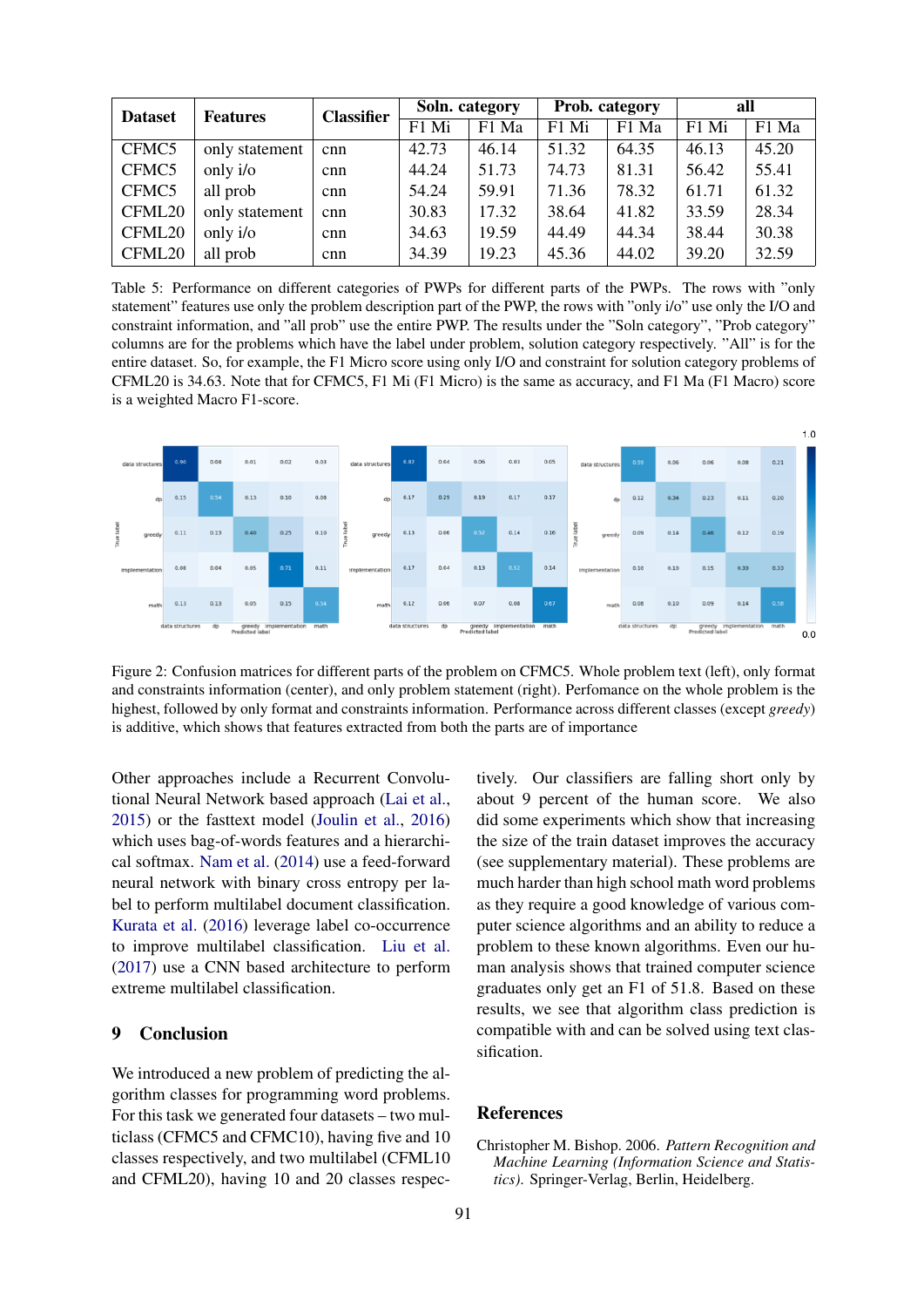- <span id="page-8-7"></span>Chih chung Chang and Chih-Jen Lin. 2001. Libsvm: a library for support vector machines.
- <span id="page-8-8"></span>Rong-En Fan, Kai-Wei Chang, Cho-Jui Hsieh, Xiang-Rui Wang, and Chih-Jen Lin. 2008. LIBLINEAR: A library for large linear classification. *Journal of Machine Learning Research*, 9:1871–1874.
- <span id="page-8-0"></span>Michal Forišek. 2010. The difficulty of programming contests increases. In *International Conference on Informatics in Secondary Schools-Evolution and Perspectives*, pages 72–85. Springer.
- <span id="page-8-1"></span>Thomas Gertin. 2012. *Maximizing the cost of shortest paths between facilities through optimal product category locations*. Ph.D. thesis.
- <span id="page-8-10"></span>Xavier Glorot and Yoshua Bengio. 2010. Understanding the difficulty of training deep feedforward neural networks. In *In Proceedings of the International Conference on Artificial Intelligence and Statistics (AISTATS10). Society for Artificial Intelligence and Statistics*.
- <span id="page-8-3"></span>Xavier Glorot, Antoine Bordes, and Yoshua Bengio. 2011. Domain adaptation for large-scale sentiment classification: A deep learning approach. In *Proceedings of the 28th international conference on machine learning (ICML-11)*, pages 513–520.
- <span id="page-8-18"></span>Sumit Gulwani, Oleksandr Polozov, Rishabh Singh, et al. 2017. Program synthesis. *Foundations and Trends* <sup>R</sup> *in Programming Languages*, 4(1-2):1– 119.
- <span id="page-8-5"></span>L. K. Hansen and P. Salamon. 1990. Neural network ensembles. *IEEE Transactions on Pattern Analysis and Machine Intelligence*, 12(10):993–1001.
- <span id="page-8-2"></span>Marti A. Hearst, Susan T Dumais, Edgar Osuna, John Platt, and Bernhard Scholkopf. 1998. Support vector machines. *IEEE Intelligent Systems and their applications*, 13(4):18–28.
- <span id="page-8-9"></span>Matthew Honnibal and Ines Montani. 2017. spacy 2: Natural language understanding with bloom embeddings, convolutional neural networks and incremental parsing. *To appear*.
- <span id="page-8-15"></span>Mark Hopkins, Cristian Petrescu-Prahova, Roie Levin, Ronan Le Bras, Alvaro Herrasti, and Vidur Joshi. 2017. Beyond sentential semantic parsing: Tackling the math sat with a cascade of tree transducers. In *Proceedings of the 2017 Conference on Empirical Methods in Natural Language Processing*, pages 795–804.
- <span id="page-8-12"></span>Mohammad Javad Hosseini, Hannaneh Hajishirzi, Oren Etzioni, and Nate Kushman. 2014. Learning to solve arithmetic word problems with verb categorization. In *Proceedings of the 2014 Conference on Empirical Methods in Natural Language Processing (EMNLP)*, pages 523–533.
- <span id="page-8-19"></span>Jeremy Howard and Sebastian Ruder. 2018. Universal language model fine-tuning for text classification. In *Proceedings of the 56th Annual Meeting of the Association for Computational Linguistics (Volume 1: Long Papers)*, volume 1, pages 328–339.
- <span id="page-8-17"></span>Srinivasan Iyer, Ioannis Konstas, Alvin Cheung, and Luke Zettlemoyer. 2016. Summarizing source code using a neural attention model. In *Proceedings of the 54th Annual Meeting of the Association for Computational Linguistics (Volume 1: Long Papers)*, volume 1, pages 2073–2083.
- <span id="page-8-21"></span>Armand Joulin, Edouard Grave, Piotr Bojanowski, and Tomas Mikolov. 2016. Bag of tricks for efficient text classification. *arXiv preprint arXiv:1607.01759*.
- <span id="page-8-4"></span>Yoon Kim. 2014. Convolutional neural networks for sentence classification. *arXiv preprint arXiv:1408.5882*.
- <span id="page-8-11"></span>Diederik P Kingma and Jimmy Ba. 2014. Adam: A method for stochastic optimization. *arXiv preprint arXiv:1412.6980*.
- <span id="page-8-22"></span>Gakuto Kurata, Bing Xiang, and Bowen Zhou. 2016. Improved neural network-based multi-label classification with better initialization leveraging label cooccurrence. In *Proceedings of the 2016 Conference of the North American Chapter of the Association for Computational Linguistics: Human Language Technologies*, pages 521–526.
- <span id="page-8-13"></span>Nate Kushman, Yoav Artzi, Luke Zettlemoyer, and Regina Barzilay. 2014. Learning to automatically solve algebra word problems. In *Proceedings of the 52nd Annual Meeting of the Association for Computational Linguistics (Volume 1: Long Papers)*, volume 1, pages 271–281.
- <span id="page-8-20"></span>Siwei Lai, Liheng Xu, Kang Liu, and Jun Zhao. 2015. Recurrent convolutional neural networks for text classification. In *AAAI*, volume 333, pages 2267– 2273.
- <span id="page-8-16"></span>Xi Victoria Lin, Chenglong Wang, Deric Pang, Kevin Vu, Luke Zettlemoyer, and Michael D Ernst. 2017. Program synthesis from natural language using recurrent neural networks. *University of Washington Department of Computer Science and Engineering, Seattle, WA, USA, Tech. Rep. UW-CSE-17-03-01*.
- <span id="page-8-6"></span>Jingzhou Liu, Wei-Cheng Chang, Yuexin Wu, and Yiming Yang. 2017. Deep learning for extreme multi-label text classification. In *Proceedings of the 40th International ACM SIGIR Conference on Research and Development in Information Retrieval*, pages 115–124. ACM.
- <span id="page-8-14"></span>Takuya Matsuzaki, Takumi Ito, Hidenao Iwane, Hirokazu Anai, and Noriko H Arai. 2017. Semantic parsing of pre-university math problems. In *Proceedings of the 55th Annual Meeting of the Association for Computational Linguistics (Volume 1: Long Papers)*, volume 1, pages 2131–2141.